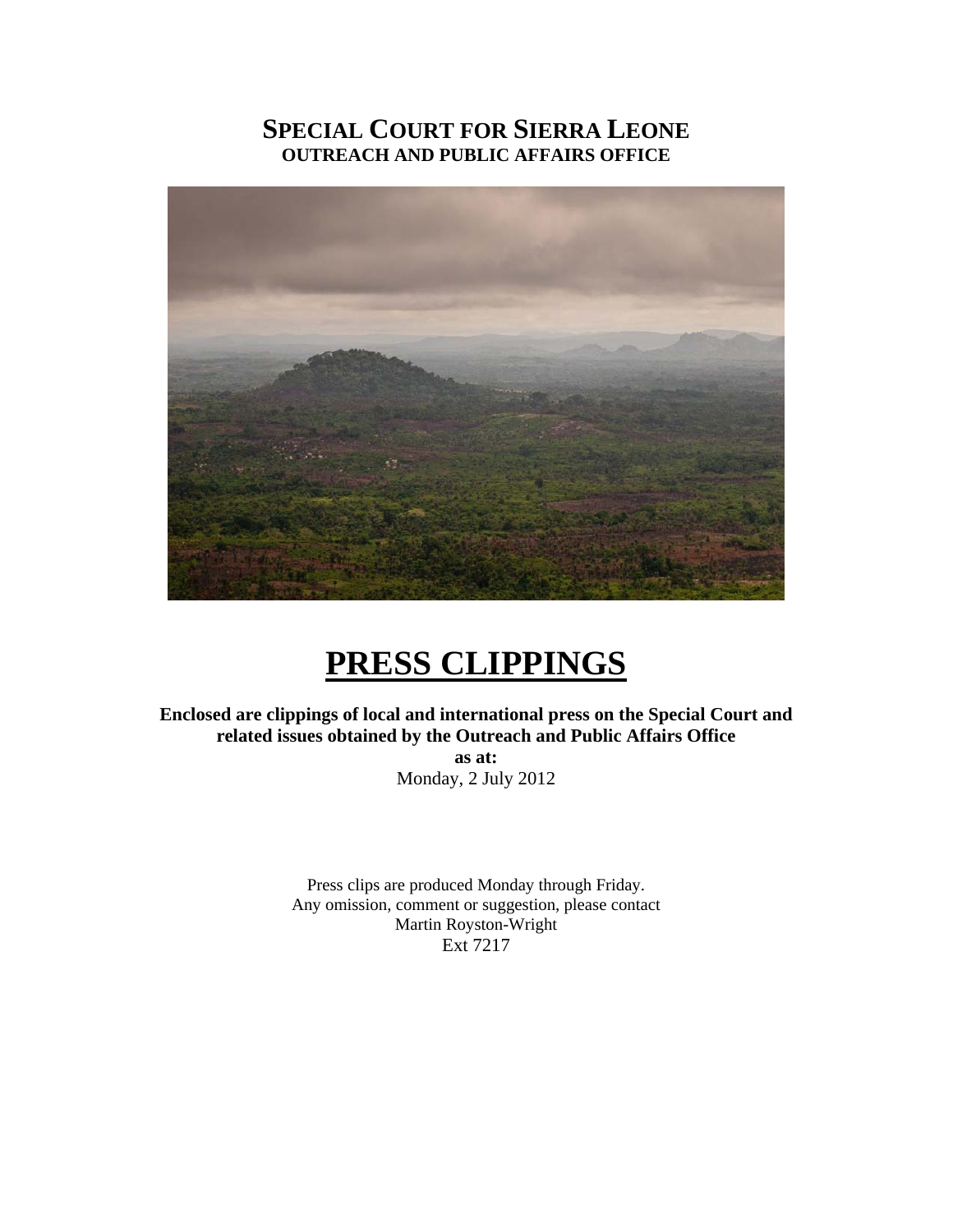| <b>International News</b>                                           |           |
|---------------------------------------------------------------------|-----------|
| Charles Taylor, JCE and Letting Sleeping Dogs Lie / <i>I.Lawyer</i> | Pages 3-9 |
| Lawmaker Joins Liberia's Prosecution on Quest / Front Page Africa   | Page 10   |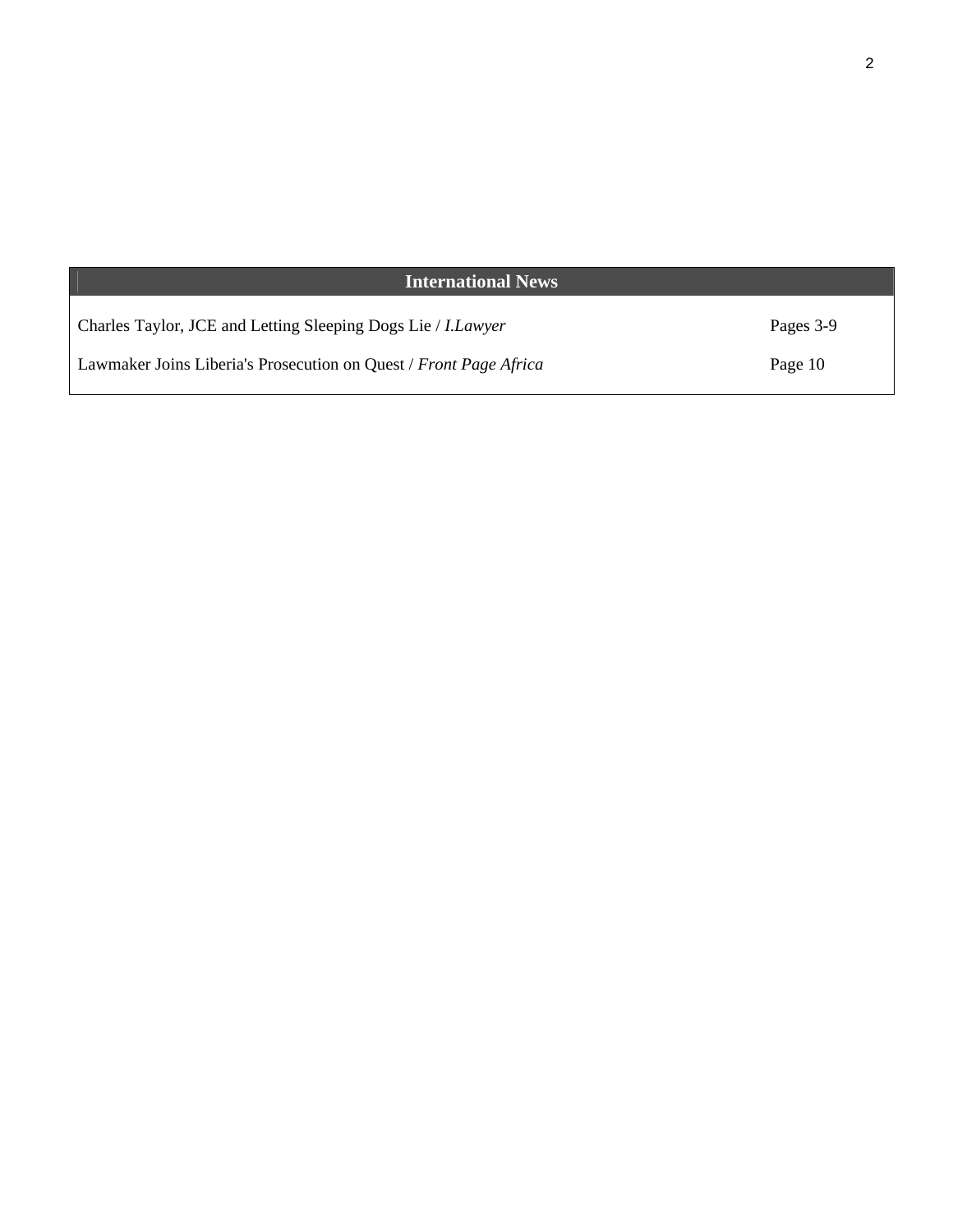# I.Lawyer (A blog on International Justice)

Wednesday, 27 June 2012

#### **[Charles Taylor, JCE and Letting Sleeping Dogs Lie](http://ilawyerblog.com/charles-taylor-jce-and-letting-sleeping-dogs-lie/)**

#### By Wayne Jordash



*(Photo: Evert-Jan Daniels AP)* 

Charles Taylor was convicted on all 11 counts of an indictment that charged the Accused with five counts of crimes against humanity; in particular: murder, rape, sexual slavery, other inhumane acts, and

enslavement. In addition to the crimes against humanity, he was also convicted on five counts of violating Article 3 Common to the Geneva Conventions and Additional Protocol II, punishable under Article 3 of the Statute, for acts of terrorism, violence to life, health and physical or mental well-being of persons, in particular murder, outrages upon personal dignity, violence to life, health and physical or mental wellbeing of persons, in particular cruel treatment, and pillage. The remaining count, on which Taylor was also found quilty, was that of conscripting or enlisting children under the age of 15 years into armed forces or groups, or using them to participate actively in hostilities, a serious violation of international humanitarian law punishable under Article 4 of the Statute.

Although the Prosecution had alleged liability on the basis of 'joint criminal enterprise' (JCE) for all of the crimes in the indictment, the Trial Chamber found no such liability. Most of Mr. Taylor's convictions were rendered on the basis of aiding and abetting crimes, under Article 6(1) of the Statute. He was found guilty under this mode of liability for the majority of conduct that fell within Counts  $1 - 11$ . He was also found guilty for the remaining conduct, under the same counts, on the basis of planning the commission of specified crimes following attacks in three districts of Sierra Leone between December 1998 and February 1999.

The Trial Chamber passed a sentence of 50 years. As [reported in this blog on 30](http://ilawyerblog.com/charles-taylor-sentenced-to-50-years-imprisonment-at-the-scsl/)  [May 2012](http://ilawyerblog.com/charles-taylor-sentenced-to-50-years-imprisonment-at-the-scsl/) this sentence was worryingly incongruous with finding Taylor responsible for the majority of the crimes as a secondary participant. It involved explicitly removing the distinction between the more direct modes of participation (such as perpetrating a crime, committing crimes as a member of a joint criminal enterprise ("JCE") or ordering a crime) and Mr. Taylor's convictions for aiding and abetting. This being so, why didn't the Trial Chamber convict Taylor on one of these more direct bases?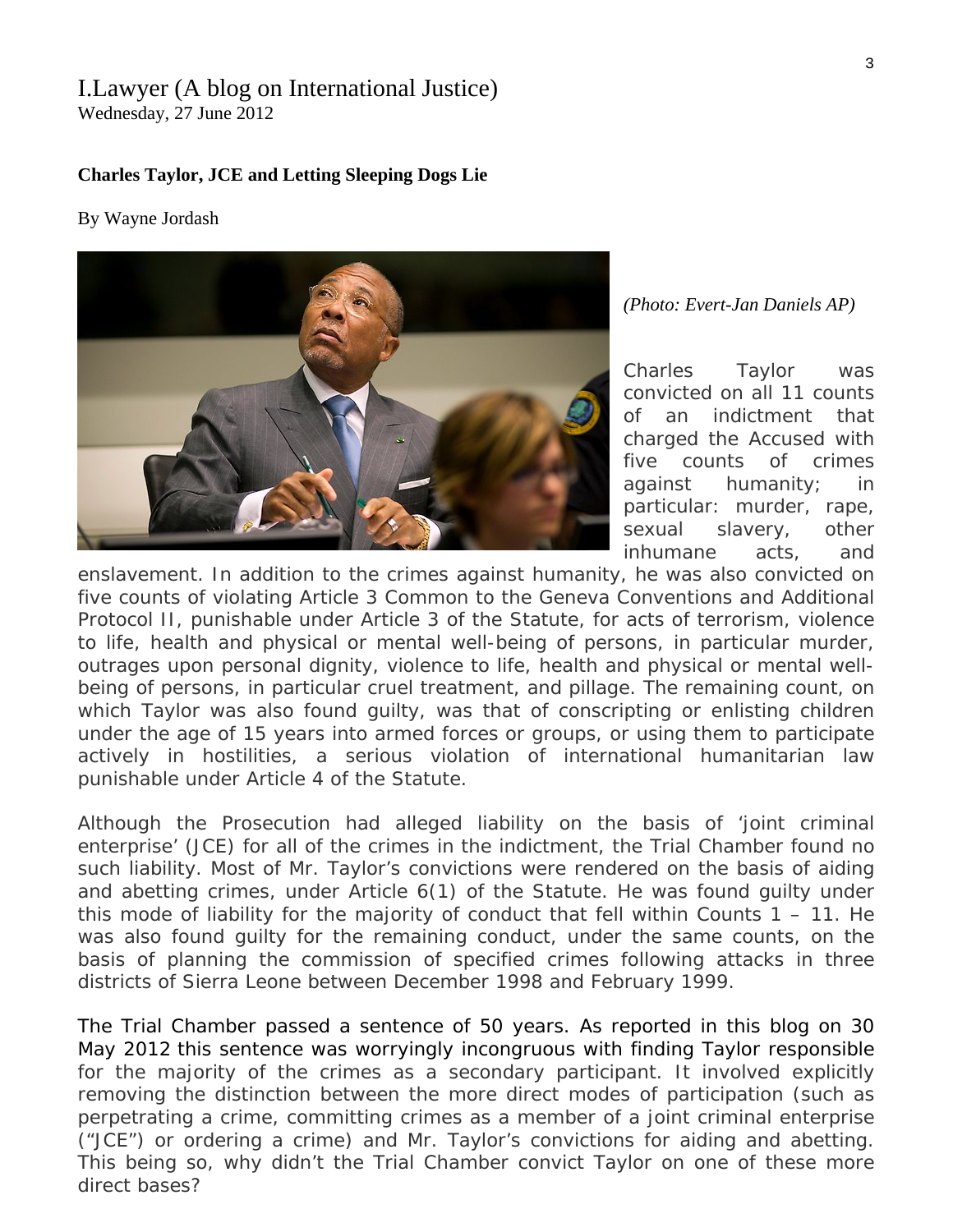### **Some non-starters: superior responsibility, planning, & ordering**

An analysis of the [Judgment](http://bit.ly/LFYfxP) and the facts of the case show that, for the vast majority of the crimes, the evidence could not begin to sustain other more direct modes, such as ordering (e.g., 6979 of the Judgment) or planning (e.g., 6977). Whilst it is true that Mr. Taylor was convicted for planning *certain* crimes following attacks in three Districts of Sierra Leone between December 1998 and February 1999 (e.g., 6977), the analysis, to put it mildly, is less than convincing and is one of the weakest parts of the Judgment (e.g., 3099 – 3130).

Whether this is correct or not, it is clear from the voluminous 2500 page judgment, setting out, it seems, every last piece of evidence, that Mr. Taylor's role, geographically and organizationally, was simply too remote to amount to proof of intentionally designing the acts that constituted the crimes, a prerequisite for a finding of planning for the remainder of the crimes.

Similarly, this remoteness, as well as the nature of Mr. Taylor's relationship with the rebels, removed any real prospect of a conviction pursuant to superior responsibility or ordering. As noted by the Trial Chamber, the "substantial influence" that Mr. Taylor had over the RUF, and to a lesser extent the AFRC, was not the same as effective control (e.g., 6985 – 6992). In reality, since the case commenced, no one but the Prosecution considered superior responsibility or ordering to be a fair summation or an accurate reflection or manifestation of Mr. Taylor's relationship with the ground commanders or the direct perpetrators of the crimes.

# **Why aiding & abetting, rather than JCE?**

And so, buried in an overloaded indictment reflecting international criminal law's fixation with notions of evil masterminds or monsters, rather than contributions to crimes by ordinary men, was the real case against Taylor: aiding and abetting or participation through a JCE. JCE is prevalent in other cases before the SCSL, which are closely related to the *Taylor* case. Given that Mr. Taylor was found in those cases to have been part of the joint criminal enterprise, with the same alleged aim of gaining power and control in Sierra Leone, the Trial Chamber's rejection of JCE in *Taylor* begs obvious questions.

[In a judgment of 7000 paragraphs, the Chamber r](http://ilawyerblog.com/wp-content/uploads/2012/06/Taylor-Judgment-.jpg)uled out applying JCE in a paltry



fourteen paragraphs (6893 – 6906). In a further, similarly scant analysis, it sought to explain why aiding and abetting was the more appropriate mode of liability (6907 – 6958).

*(Photo: AP Pool/P. Dejong)*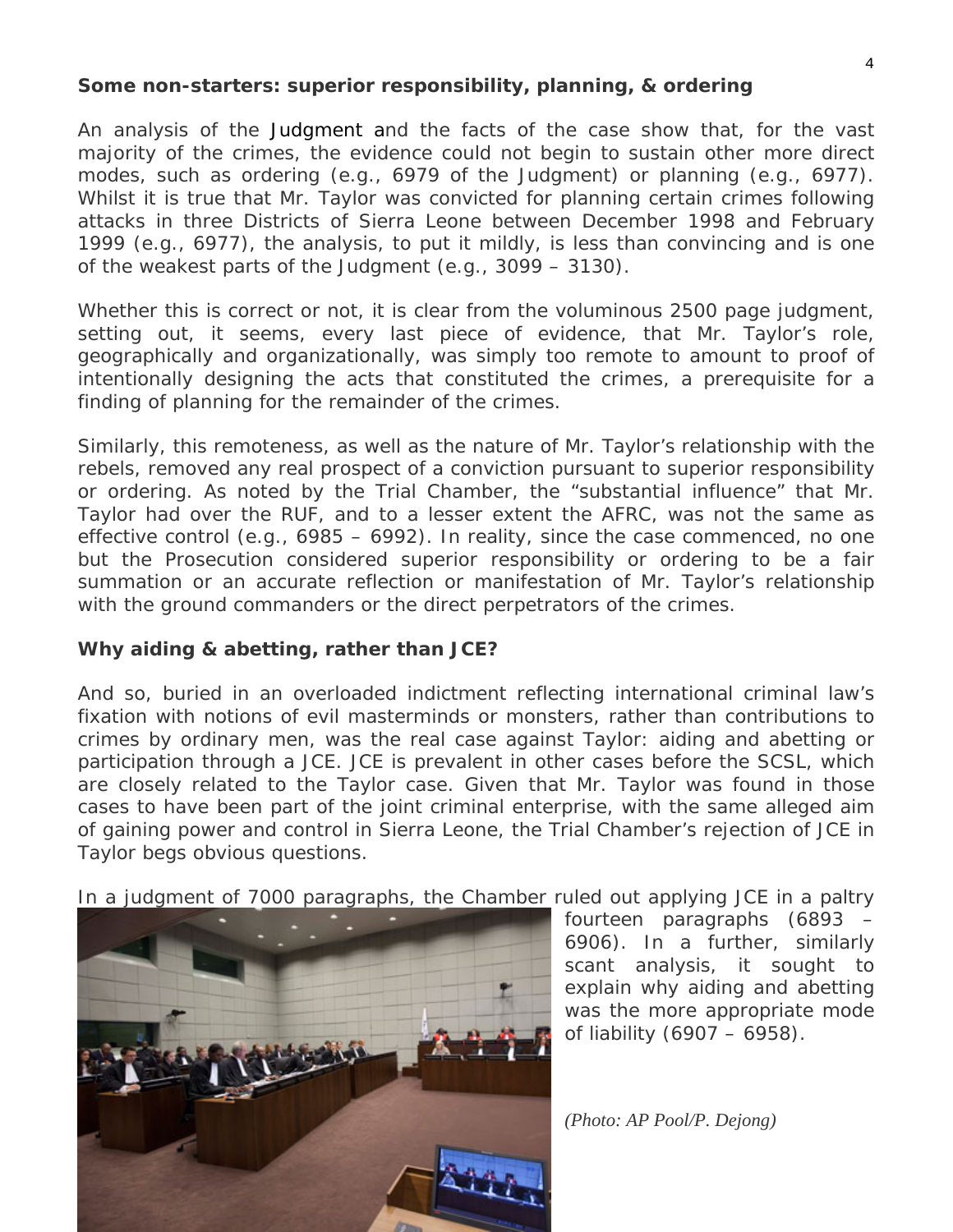The Chamber noted that "[w]hile the relationship [between the Accused and the rebels] was a mutually beneficial one, the Trial Chamber… [was]… of the view that it was the expression of "converging and synergistic interests", rather than a common plan to terrorize the civilian population of Sierra Leone (6901). According to the Trial Chamber the support provided by Mr. Taylor, rather than being provided pursuant "to a common plan to terrorize the civilian population of Sierra Leone […] indicates that there was a *quid pro quo* in the relations between the RUF and the Accused. The trading of diamonds for arms is the clearest example, and a number of statements attributed to the Accused indicate the interest he had in providing weapons or facilitating the provision of weapons to the RUF in exchange for diamonds". The Trial Chamber found that "the Accused and the RUF were military allies and trading partners, but it is an insufficient basis to find beyond a reasonable doubt that the Accused was part of any JCE" (6905).

# **But still no answers…**

The Trial Chamber's justification provides no meaningful answers to the critical issues. Of the fourteen paragraphs of analysis, only four addressed the substance of the issue: whether Mr. Taylor's contributions evinced a shared intention to pursue the common purpose within the indictment period (6900, 6901, 6904 and 6905) (or, as per the SCSL's novel interpretation of JCE, demonstrated that Taylor foresaw the crimes having intended to pursue the objective of seizing power). Even putting that aside, the analysis is weak at best, for two key reasons.

First, the reasoning misses the point entirely. The purpose of a JCE must either itself *be* a crime or *necessarily entail* a crime, and most criminal enterprises, prosecuted at the international criminal tribunals under the rubric of JCE, are of the latter type. That is to say, they have as their *final* objective a non-criminal objective. For example, at the ICTY, the JCEs are commonly pled as a variant of a political campaign designed to achieve a Serbian State – in particular, a joint enterprise to commit a specified crime in order to achieve that end.

The Trial Chamber found that the operational strategy of the RUF/AFRC was to "deliberately use terror against the Sierra Leonean population as a primary *modus operandi*" (6796), or put another way, "the crimes committed by the AFRC/RUF were inextricably linked to how the RUF and AFRC achieved their political and military objectives" (6799). That Mr. Taylor pursued a course of conduct designed ultimately to enable him to obtain diamonds would appear to be of little consequence when, in order to achieve that aim, the rebels, according to the Trial Chamber, had to use terror to take and hold power in Sierra Leone and Taylor's acts were so intended.

In light of the "inextricably linked" acts of terror, Taylor and the other JCE members' had "converging and synergistic interests" that included terror as an objective – even if only because terror was the way in which other objectives would be achieved.

If Taylor knowingly supported acts of terror, whatever his ultimate aim, this – if combined with his substantial contribution – was sufficient to underpin convictions pursuant to JCE.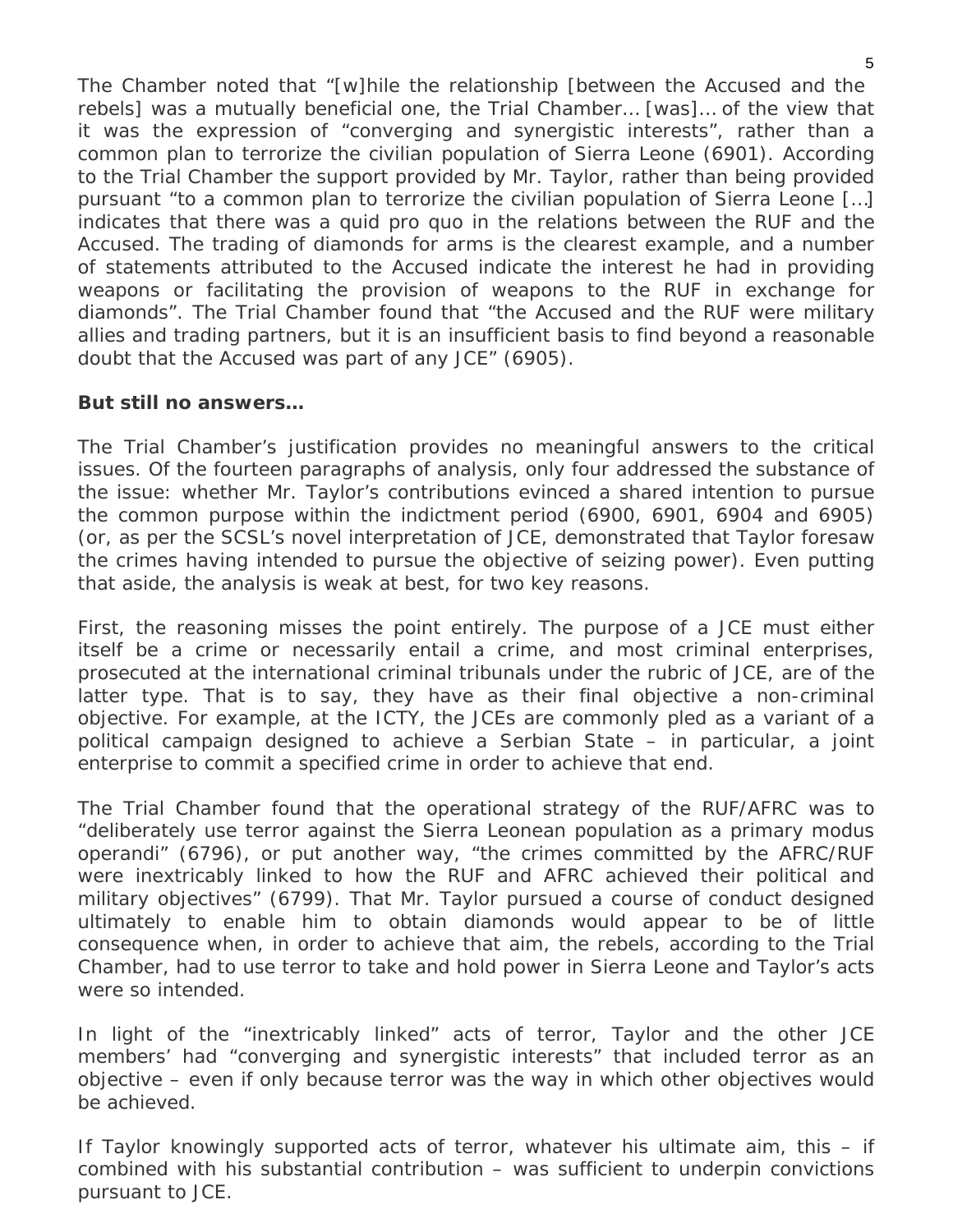This leads us to the second reason for the shortcomings in the Trial Chamber's analysis – that, on the basis of the factual findings that the Trial Chamber made (provided, of course, that they are legitimate), it *did* find that Taylor knowingly supported the JCE, and substantially contributed thereto. The composite findings that were used to underpin the convictions for aiding and abetting the majority of the crimes, and planning the remainder, are indistinguishable from those that would have justified a conviction for JCE.

In particular, Taylor was not found to have merely assisted in the commission of the crimes through the provision of weapons and arms, as might be commonly presumed by his aiding and abetting convictions. On the contrary, according to the Trial Chamber's findings, Taylor's involvement, whilst falling short of defining him as a superior with effective control or management of the organization, was as involved and sustained as any traditional JCE member and sufficient to enable an inference of a shared criminal intent. As well as Taylor's convictions for planning the January  $6<sup>th</sup>$  1999 attack on the capital Freetown, the most heinous mass criminal event in the history of the Sierra Leone conflict (e.g., 3099 – 3618), Taylor was found to have substantially and materially intervened in, and sustained, the operations of the RUF and AFRC in a multitude of ways.

He was found to have been, if not a decisive participant, an extremely instrumental one, providing all manner of support, facilitation, direction, advice, protection and expertise, from the beginning to the end of the 61 month indictment. This included: supplying personnel to assist with combat activities, including fighters (e.g., 4093, 4495, 4583, 4616 – 4622), providing expertise and equipment (e.g., radio technology 3665, 3804, 3834, 3885,), satellite phones (e.g., 3731, 3806), operational training, e.g., 3665, 4108), other such assistance, such as a safe house (e.g., 3916-7, 4246), military and political instructions/advice, which was often followed by the RUF leadership (e.g., 3606 – 3610, 4108, 4151, 6781, 6783), as well as a dizzying array of frequent and substantial supplies (or facilitation) of arms and ammunition throughout the indictment period that "was critical in enabling the operational strategy of the RUF and AFRC during the Indictment period" (e.g., 5838  $-5845$ ).

Moreover, the Trial Chamber found that Taylor would have known of these crimes in the six most populous districts of Sierra Leone from early on in the indictment period (30 November 1996 to 18 January 2002), at least by August 1997 (e.g., 6885 – 6892), yet continued to provide this substantial support until the end of the war in 2002.

In light of the Prosecution's stated JCE case – that the "Accused's participation in the JCE through the provision of vital instruction, direction, guidance, material, manpower, communications capability, strategic command and other support, contributed significantly to the commission of the Indictment crimes, the survival of the other JCE participants and prolonged the conflict" (6895) – the Trial Chamber's justification is difficult, if not impossible, to reconcile or understand from any straightforward legal and factual standpoint. The obvious question is: how is it possible to have been so critical or instrumental in the continued operations of the RUF/AFRC, over the whole of the indictment period, with full knowledge of the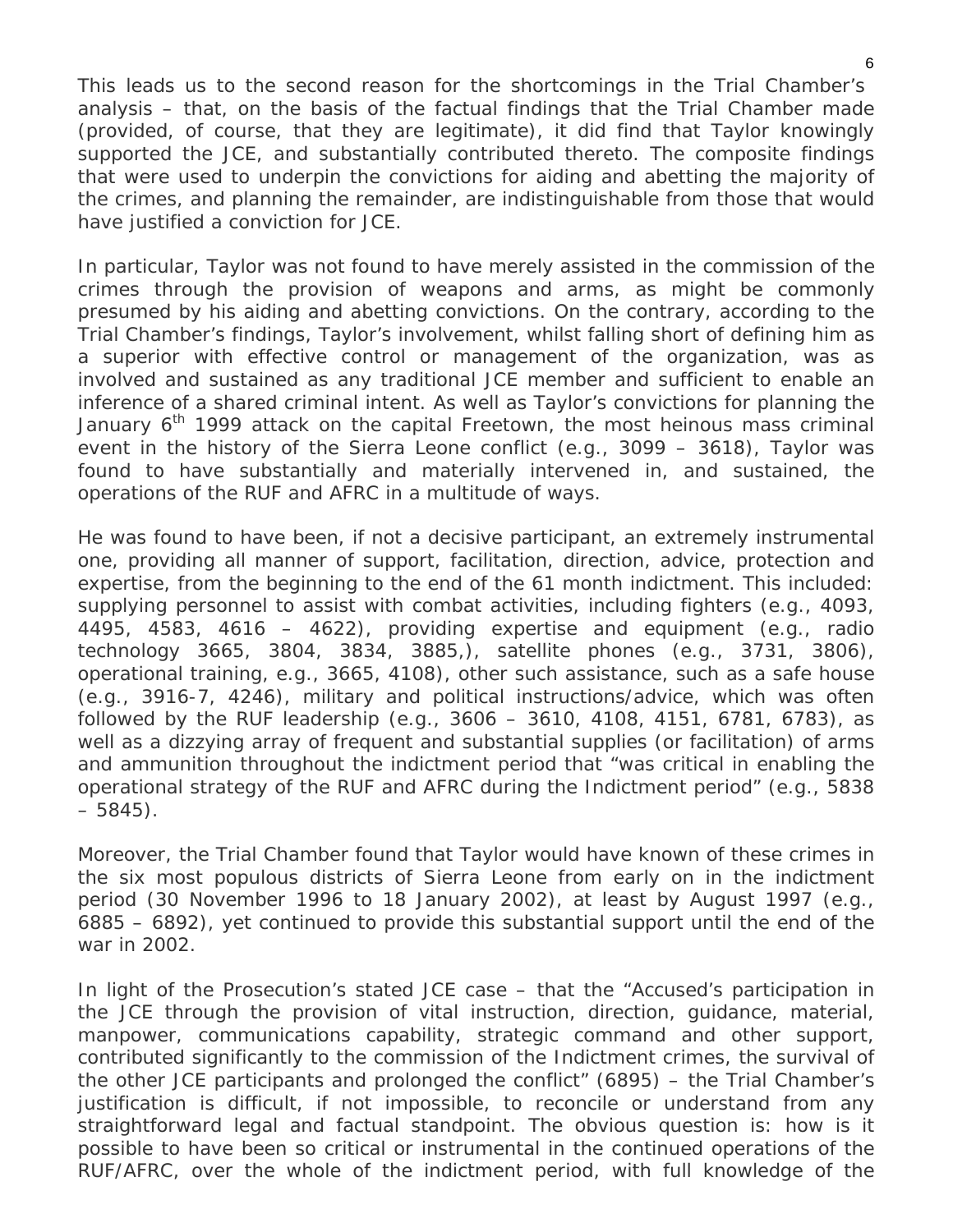inextricable link of those operations with heinous crimes, not to be judged to have shared the criminal intent?

In sum, the reasons given for applying aiding and abetting, rather than JCE, are weak, at best. However, it is suggested that other motivations were in play during the deliberations, which reveal the mere expedience on which this central aspect of the *Taylor* judgment was based.

#### **The real reason for the rejection of JCE**

It is an open secret that the JCE mode of liability, if generously interpreted by a Trial Chamber, is flexible enough to find guilt in the most testing of circumstances. For the reasons noted below, this critique is especially apposite in relation to the conception of JCE that the SCSL's jurisprudence has propounded, albeit anomalously. The problems posed by this jurisprudential anomaly are the real reasons for the application, in *Taylor*, of aiding and abetting rather than JCE.



*(Photo: AP)* 

The problem for the Trial Chamber was that, if it was going to apply the SCSL's interpretation of JCE – the view of the majority in the Appeal Chamber in *Sesay et al.* – it would have been duty bound to apply a theory of JCE that, whilst reflecting elements of a crime of aggression, has been widely and rightly discredited as not part of customary law and a violation of the principle of legality and culpability. As Justice Fisher, who is now President of the SCSL and was also a member of the Appeals Chamber in the RUF case, noted at the time that the Majority upheld Gbao's convictions:

"by holding that Gbao can be liable for crimes within the Common Criminal Purpose [that he did not intend and that w](http://ilawyerblog.com/wp-content/uploads/2012/06/Taylor-Sitting.jpg)ere only reasonably foreseeable to him… [the Majority] blatantly violates the principle *nullum crimen sine lege* because it imposes criminal responsibility without legal support in customary international law applicable at the time of the commission of the offence".

The majority decision, she went on to observe, had "abandoned the safeguards laid down by other tribunals as reflective of customary international law." The Gbao convictions illustrate the consequences of abandoning these safeguards: without any basis in customary international law, a man "stands convicted of committing crimes which he did not intend, to which he did not significantly contribute, and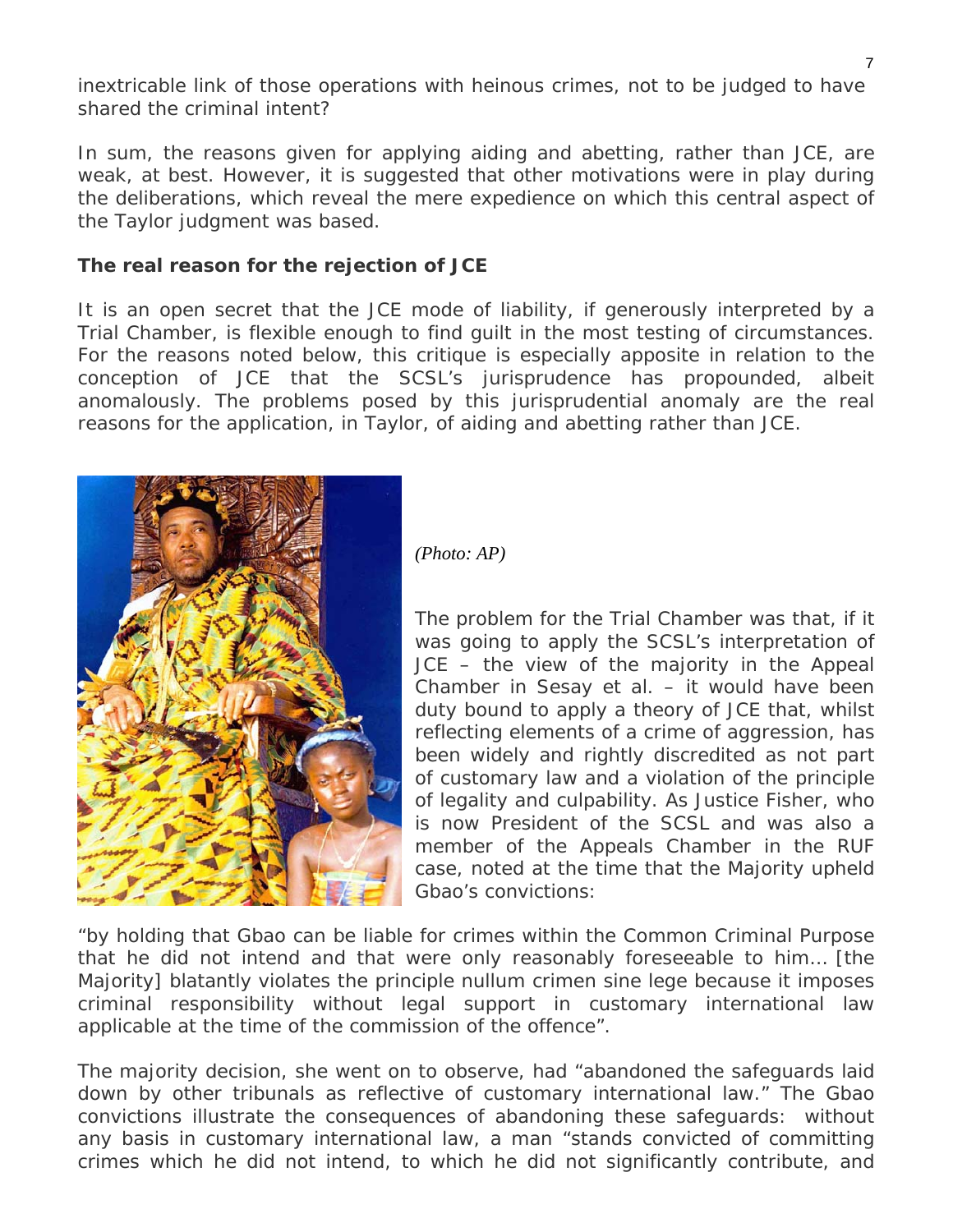which were not a reasonably foreseeable consequence of the crimes he did intend." (45 of the dissent in the *RUF* Appeal Judgment).

Justice Fisher was right. The majority in the Appeals Chamber upheld the majority view in the Trial Chamber that an Accused may be found responsible pursuant to a JCE for possessing an intent to pursue a non-criminal objective with the foreseeability that crimes might be committed during the implementation of that endeavor. And such responsibility, it was held, exists even in the absence of any proof that it was actually foreseen *by the Accused* that such crimes might be committed (e.g. RUF Trial Judgment, Para. 1979; see also, Failure to Carry the Burden of Proof: How Joint Criminal Enterprise Lost its Way at the Special Court for Sierra Leone – Journal of International Criminal Justice, (May 2010) and Due Process and Fair Trial Rights at the Special Court: How the Desire for Accountability Outweighed the Demands of Justice at the Special Court for Sierra Leone – Leiden Journal of International Law, 23 (2010) for further commentary by Wayne Jordash, Scott Martin and Penelope Van Tuyl).

Had the Taylor Trial Chamber assessed Taylor's criminal responsibility through the majority's novel interpretation of JCE, it would have been bound to attribute crimes to Taylor that he, or other JCE members, had intended, but also make explicit findings attributing crimes that were only foreseeable – to the notional 'reasonable person' – from an intention to pursue the taking of power and control over Sierra Leone. In other words, the Trial Chamber would have been duty bound to also violate the principle of *nullum crimen sine lege* with deleterious consequences for the perceived robustness and ultimately the legacy of the Taylor Judgment.

Rather than grapple with the discredited majority theory, it is plain, as argued above, from a reading of the judgment that the SCSL Trial Chamber decided to duck the JCE question. This was a wise decision but not one based on the findings made. Accordingly, it is very difficult to see any justification for the choice not to convict Taylor pursuant to the SCSL's mode of JCE liability, other that the Trial Chamber's prudent decision to avoid international critique of the SCSL's interpretation of JCE and avoid tainting the Taylor convictions in a way similar to those of 'lesser' convicted persons such as Gbao.

#### **The Chamber's approach – prudent but fair?**

This approach, whilst prudent, does raise serious questions. The problem arises upon consideration of the long sentence received by Mr. Taylor – equivalent to that of a primary participant. Having realized that the SCSL's version of JCE, used to convict the RUF Accused, was so fundamentally flawed and recognized to be so, the Trial Chamber faced a dilemma: convict using the discredited version of JCE or accept that Taylor's role must be described and sentenced as significantly less than the Accused in the SCSL's earlier cases.

The Trial Chamber's solution was enticingly simple: to convict for aiding and abetting, and sentence as if for JCE. Simple it may have been, but unjust in equal measure. The Trial Chamber justified this special treatment for Mr. Taylor by holding that while "aiding and abetting as a mode of liability generally warrants a lesser sentence than that imposed for more direct forms of participation…" Mr.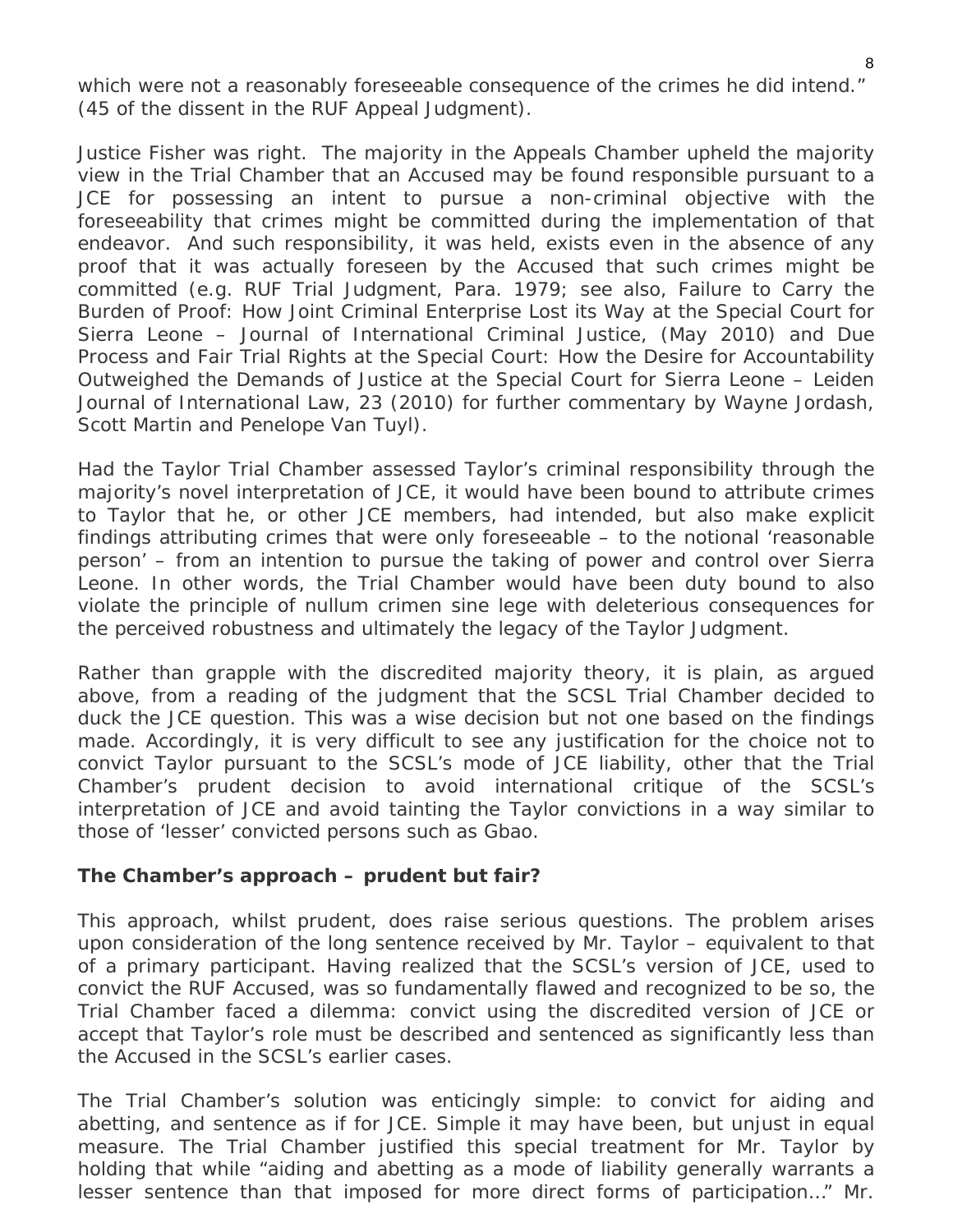Taylor's leadership role "puts him in a class of his own." As noted by Professor Mark Drumbl, in a compelling [guest post on Opinio Juris on 11 June 2012,](http://opiniojuris.org/2012/06/11/charles-taylor-sentencing-the-taylor-sentence-and-traditional-international-law/) the Trial Chamber fetishized Taylor's head of state status. This enabled the sentence to be increased.

# **Conclusion**

The fact that the Trial Chamber sought to avoid JCE is more than understandable, given the SCSL's mishandling of this form of liability in previous cases, and the desire to insulate the Taylor judgment from the adoption of a flawed version of JCE and the inevitable critique. However, understandable is not the same as legally sound. To refuse to convict explicitly on a discredited version of JCE, but then to sentence as if those findings had been made, is neither good law nor a reason to celebrate, however infamous the Accused in question.

The question now remains, what happens next? The parties must file their notice of appeal on the 19 July 2012. Will the SCSL Prosecution resist the temptation to put this issue before the majority in the Appeal Chamber for them to once-again resurrect and apply their version of JCE? Had the Prosecution taken steps to avoid this in the Gbao case, perhaps, he would not now be imprisoned for the remainder of his natural life for crimes, to which he did not significantly contribute, and which were not a reasonably foreseeable consequence of the crimes he did intend. Despite the obvious problems with the Taylor Trial Chamber's approach in rejecting JCE, one can only hope that the Prosecution takes the more prudent approach and let's sleeping dogs lie. This, in the circumstances, must be the wiser course, rather than providing the majority in the Appeal's Chamber with another opportunity to perpetuate its misguided and dangerous view of JCE in a case as significant as Mr. Taylor's.